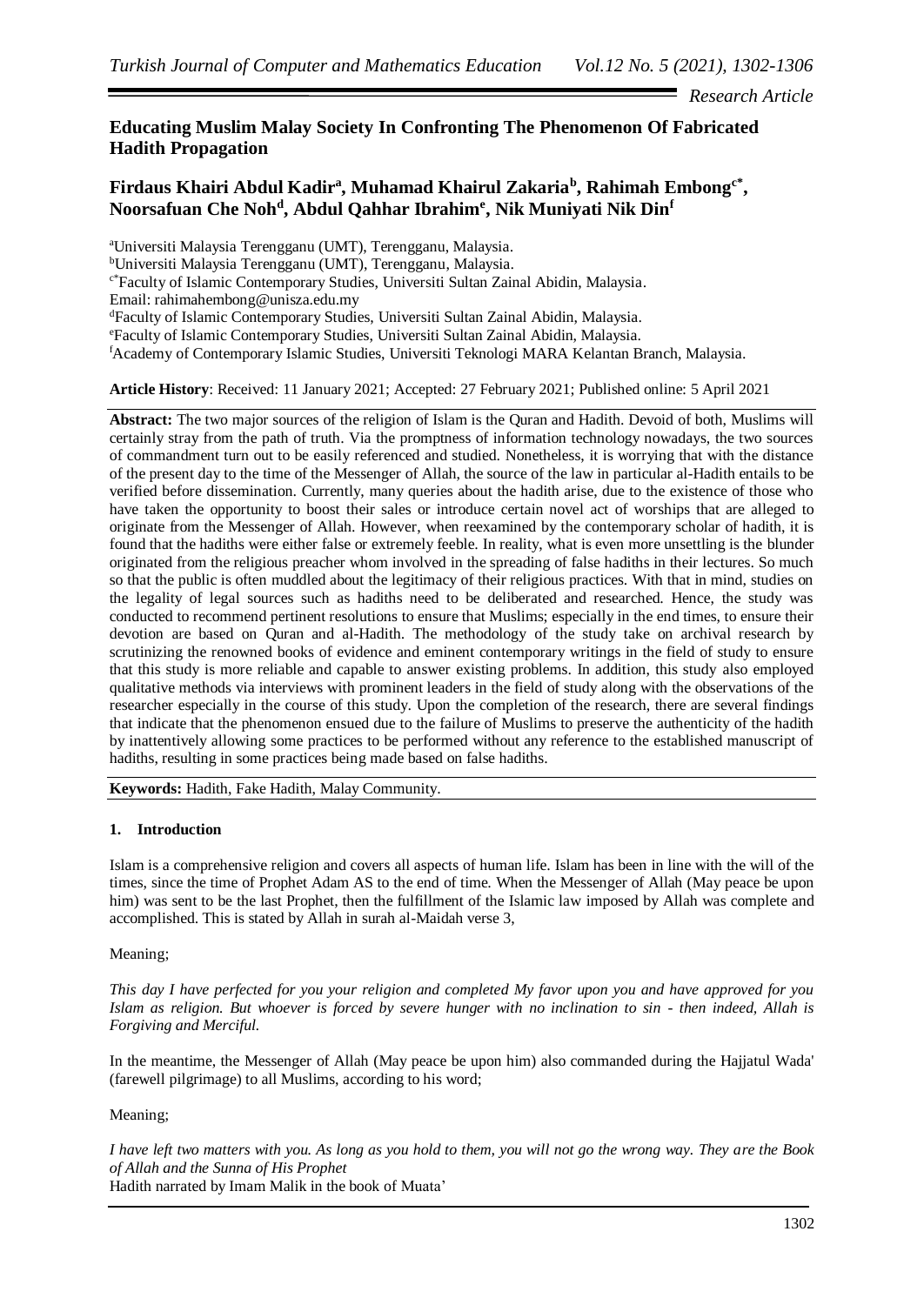After the passing of the Messenger of Allah, Islam continued to propagate through the ages based on two main sources namely the Quran and the Sunnah. The religious source of the Quran remains preserved to this day in line with God's promise to preserve its authenticity. This is stated in His word in surah al-Hijr, verse 9,

#### Meaning: "*Indeed, it is We who sent down the Qur'an and indeed, We will be its guardian".*

Nevertheless, what is upsetting is the position of al-Hadith which is fundamental to the retention of al-Sunnah. Therefore, scholars' hadiths since the time of the Tabieen such as Imam Bukhari, Muslim, Ahmad bin Hanbal and many others are very dedicated to classifying the dignity of the hadith to ensure that the authenticity of the hadith is also preserved. As a result, the emergence of popular terms in the study of hadith such as Hadith Sahih, Hadith Hasan, Hadith Daif and Hadith Maudhu' or false. So does the terms for the narrator of hadiths such as *thiqah* (reliable), dhabit (strength of memorization) and so on.

#### **2. Literature Review**

Conferring to Faisal Ahmad Shah (2016) the phenomenon of spreading false hadiths is swelling nowadays, as the method of propagation has become easier and faster through the use of modern technology. The main medium of dissemination is through social media such as Facebook, Whatsapps and similar things. The medium has now become a threat to the community, when exploited as a channel for the dissemination of false hadiths without scrutiny. According to him, most of the false hadiths were distributed without the original Arabic source. The spreader of hadith merely using the Malay language and that made it difficult for the scholar in the field of hadith to trace the original source. The authenticity of the original source may or may not exist, but there is still a need to reexamine whether the source of the original hadith is valid or not.

Abdul Hayei (2008) stated in his book entitled "Hadith Mawdu' History and How to Know It," that the hadith that is fabricated or falsified is divided into two. First, false or personal words, then it is treated as the words or words of the Prophet. Second, false words that are not the words of the Prophet (SAW), such as the words of companions, tabi'in, hukama', sufi, or others. Or the narration originate from the source of Isra'iliyyat, then it is linked to the Prophet, to gain the trust of the community. According Jawiah Dakir (2014) from the Faculty of Islamic Studies in her inaugural lecture entitled, "The existence of al-Mawdu in Malay Society", there are almost 34.42% mawdu' hadith and dhaif hadith that is often used by the Malays in Malaysia. The findings of her study is based on 825 popular hadiths among the Malay community, of which 285 are mawdu' hadith.

According Rozaimi Ramle (2016) there are many popular fabricated hadiths circulating in the Malay community. The hadiths have been around for so long and have partially been upheld as vital core of believe within the Malay community. Among the examples of false hadiths that linger in the Malay community is the hadith that stated not go to heaven for those who do not like kids, hadith about kissing the children will raise their level in heaven and hadith about the advantages of breast-feeding mother and taking care of children. He also stated that most of the hadiths describing the events of Israk and Mikraj were inadequate (daif) and should not be dispersed. However, there are also authentic hadiths. Therefore, it is preferable for the religious scholars who are responsible for giving lectures on the events of Isra' and Mikraj refers to the status of the hadith before delivering it.

Correspondingly, the stories of earlier prophets such as Prophet Ayub, Prophet Daud, Prophet Syuib, Prophet Khair and other prophets were largely not based on authentic hadiths narration. These stories are largely derived from Israeli (Israiliyyat) storytelling. This is what Basri Ibrahim (2006) states in his book The Stories of Prophets That Could Not Be Utilized as Argument. He also elucidated the phenomena of Muslims conception and understanding that are very much tied to the stories of the Prophet Muhammad himself with the association of false hadiths or hadiths that are too weak such as munkar hadiths, matruk and so on. However, these kind of hadiths are often applied as important subject matter by the Muslim clergy in decreeing the messenges from Prophet Muhammad.

Consecutively, Abdul Razak Muthalib (2016) also published a book on the phenomenon of the emergence of false and weak hadiths in his book entitled 40 Common False and Weak Hadiths. In this book, the author describes some hadiths that have been upheld by the Malay community regardless of fabricated or poor status, among them is related to the false hadith about the children born out of wedlock can not go to heaven, and many more. The book also encompasses some particular practices that are not based on the authentic hadith, but mentioned with particular prominence (fadhilat) that linked with the practice to encourage the public to do so.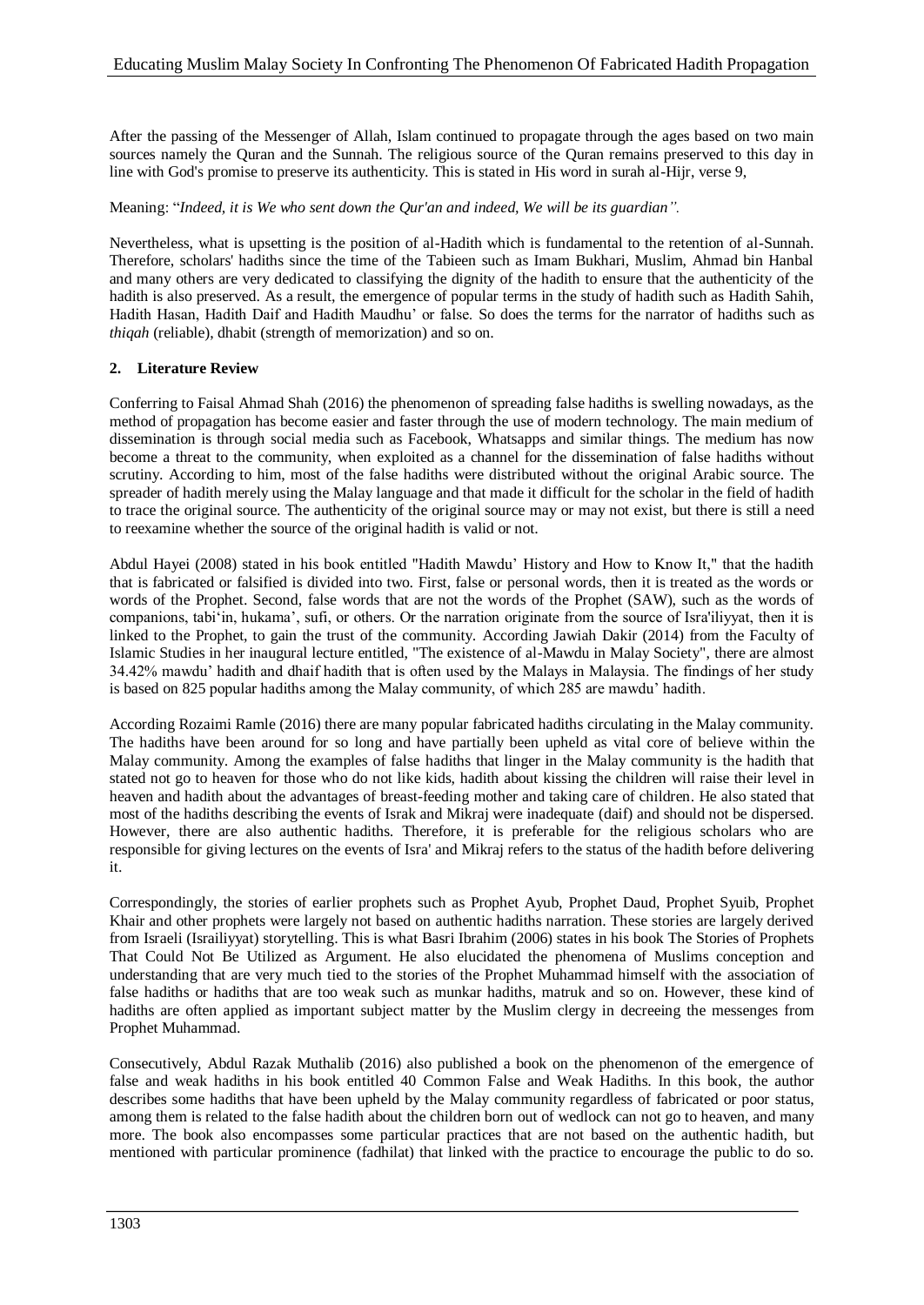Conversely, in Islam any form of fadhilat must be based on the Quran or hadith of the Prophet which is evidently valid.

## **3. Research Methodology**

In this study, the methodology applied is content analysis which obtained through the study of ancient and modern scriptures. This research methodology was chosen because the legal debate on Islam requires research based on content analysis or library research. In addition, the qualitative method was also utilized by interviewing a key informant who was directly involved in the study. Nevertheless, the findings are also supported by content analysis and researcher's observations.

## **4. Findings and Discussions**

The findings from this study found that the life and existence of the the society, especially in the end times, was so vulnerable and so exposed to various forms of lying and falsehood that Muslims found it difficult to find the sources with authenticity. Ever since long ago, the Messenger of Allah (May peace be upon him) was aware of this concern. Thus, towards the end of his age, he once told his friends about the conflicts that Muslims would face. The guidance was narrated by a companion named Irbadh bi Sariah as follows,

## Meaning;

*The Messenger of Allah (May peace be upon him) sent us a reminder, which has touched our hearts and brought tears to our eyes. One of us said, "Say something to us, O Messenger of Allah, (the message) as if it were a farewell warning. What would you like to tell us? The Messenger of Allah (May peace be upon him) said, "Indeed, those who live after me will see many disputes. It is obligatory upon you to obey my sunnah and the sunnah of Khulafa' al-Rasyidin after me, that they will be guided by Allah. Hold on to it (the Sunnah of the Prophet and khulafa 'al-Rasyidin), and bite it (sunnah) with your molars. Beware of new invention in worship, because every new practice is a bid'ah.*

Hadith Narated by Abu Daud, Tarmizi, Ibn majah and Ahmad.

As stated by the interviewed key informants, he explained that the hadith shows the Prophet's concern for Muslims after his death. These concerns are essential, especially in relation to the tendency of human beings to upheld practices and act of worship without reference. These reminders and orders are to ensure that Muslims verify and check in advance whatever practices to be performed. To make sure whether is it true to the sunnah of the Prophet or the sunnah of his companions? If a practice occurs without the backing of the syariah, there is huge apprehension that it is disregarded in accordance with the requirements of Islamic law. Therefore, it is best to leave the practice alone. This view is in line with the Messenger's orders and warnings against those who spread false hadiths as His word says;

Meaning; "*Ascribing false things to me is not like ascribing false things to anyone else. Whosoever tells a lie against me intentionally then surely let him occupy his seat in Hell-Fire."* Hadith Narrated by Muslim.

Although the Messenger of Allah (May peace be upon him) had warned his people not to lie in his name, the Prophet's pronouncement was ignored by the creators of false hadiths. They have appeared for a long time since the time of Khulafa 'al-Rasyidin. Many scholars of Islamic history hold the conviction that the spread of false hadith began during the slander of Saidina Uthman bin Affan leading to his murder. Afterward, false hadiths continued to spread, causing Muslims to split up into various factions such as Syiah, Khawarij, Murjiah and so on.

At the same time, there are other causes in the tabien era such as the innovation of the hadith to boost the influence of a teacher or for the purpose of appealing the government of the time. As a result of the fabrication of the hadith, the Muslims have been misunderstood, which is a true authentic hadith from the Messenger of Allah and which is a false one.

The spread of false hadiths has taken place throughout the Muslim world, with no exception to the Muslims in the Malay Archipelago (Nusantara). In recent times, after a number of surveys have been conducted, the findings with regard to spreading factors are listed as follows;

1. Spreading false hadiths which comes in the Malay language without the original text in Arabic. The spread of this kind are likely to occur, when the Malay text is easily understood by the Muslims in this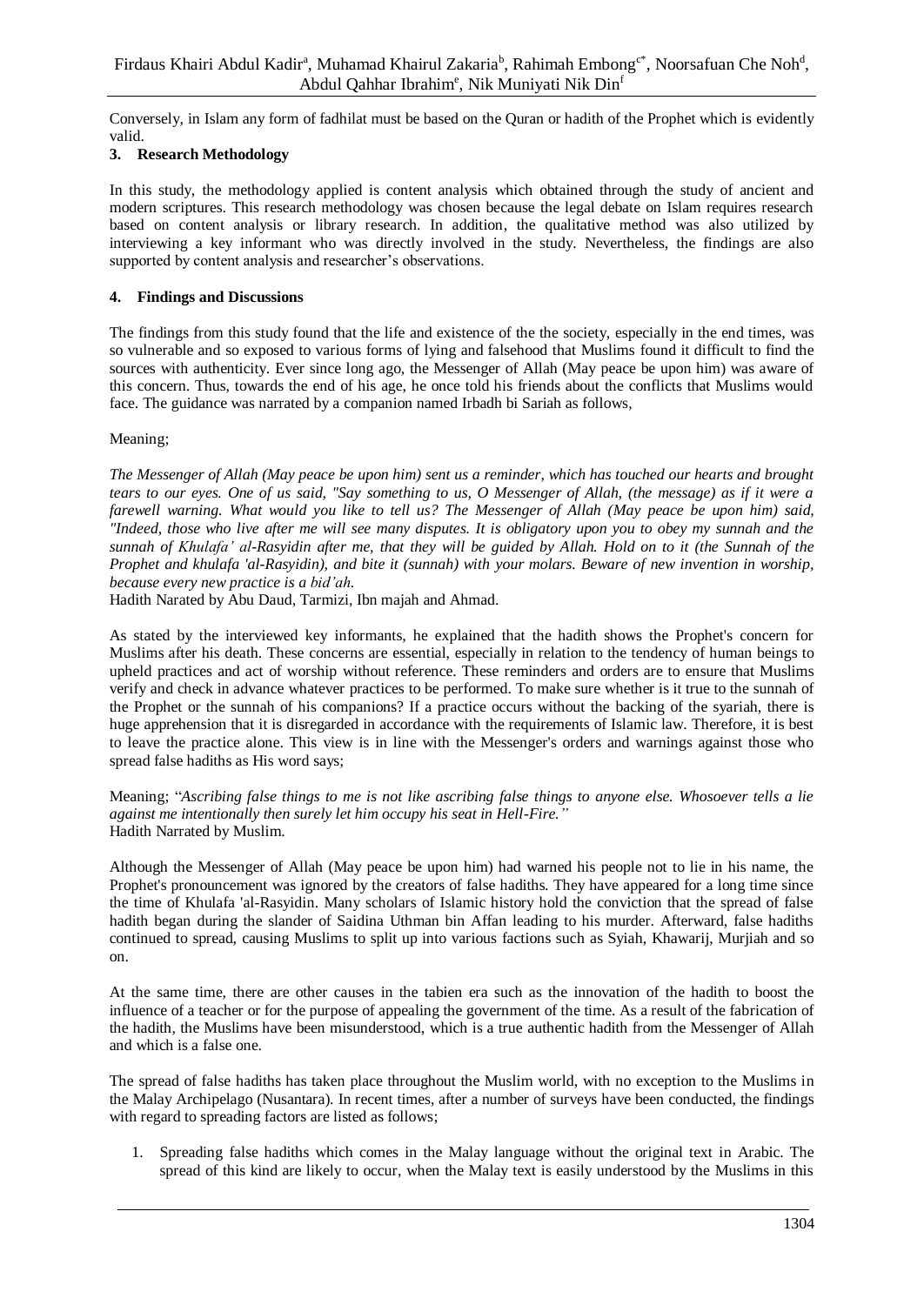region and easily deployed with the latest applications like Whatsapps, E-Mail, Facebook and such. Typically for Muslims, when any text is relied on to the Messenger of Allah, without any thought, they continues to spread it to other friends. Conversely, the proper step is to consult the religious scholar first before transmitting it.

2. The tendency of Muslims to earn more rewards when doing something good. There is no denying that there are authentic hadiths on the merits of certain practices such as the fadilat of performing prayers in the Sacred Mosque according to the word of the Messenger of Allah;

Meaning; *Prayers in the Masjidil Haram are better than 1000 times in other mosques.* Hadith narrated by Ahmad and Ibnu Majah

However, some irresponsible people have fashioned certain rewards for certain practices to encourage Muslims to do so. Apparently, Muslims need to be aware of this matter and verify every practice that they want to perform.

3. There are some Muslims who have carefree attitude toward the propagation of false hadiths, despite the fact that the fabricated specifics are too extreme. For example, false hadiths related to the benefits of the practice of 10 Muharram. The creator of the false hadith says that Allah will forgive the sins for the past 50 years and the next 50 years. In fact, it will be rewarded 1000 times by Hajj and 1000 times by Umrah and 1000 times the value of martyrs. God will then ask all the animals to pray for their forgiveness. The degree of the allegations are very over the top, but they are still circulated to the public.

## **Impact of Spreading False Hadith**

During the spread of false hadiths, the foremost apprehension is related to the impact that its spreaders will have, especially on the religious creed (akidah) and religious practical aspects of Muslim community. According to Abdul Razak Muthalib (2016) there are several effects that have been identified in the course of the spread of false hadiths which include,

i. The threat of the Messenger of Allah upon those who created the false hadith would be put in hell as the Prophet said,

Meaning; "*Ascribing false things to me is not like ascribing false things to anyone else. Whosoever tells a lie against me intentionally then surely let him occupy his seat in Hell-Fire."* Hadith narrated by Muslim.

ii. Muslims do not have a true understanding of their religion. For example the existence of a false hadith that states that the children born out of wedlock will not enter heaven. This fact clearly contradicts the Quranic surah al-Isra 'verse 15,

Meaning: Whoever is guided is only guided for [the benefit of] his soul. And whoever errs only errs against it. And no bearer of burdens will bear the burden of another. And never would We punish until We sent a messenger.

- iii. Encouraging the faith of syirik, while the Islamic faith concentrates heavily on the concept of oneness of Allah (tauhid). This is the case when a false hadith be present that describes the benefits of stone that derived from human reasoning. The impact of the conviction will inspire amulet fans to cling to the lie.
- iv. Ruining the image and authority of Muslim figures as the emergence of false hadith insulted Imam Shafie and elevated the prestige of Imam Hanafi. This is evidenced by the dissemination of the false hadith, which means,

*"There will be among my people a man called Muhammad bin Idris (Imam Shafie). He harms my people more than Satan. There will be among my people a man called Abu Hanifah. He is a lamp that illuminates my people. "*

#### **Overcoming Steps**

In ensuring that the authenticity of Islamic Shari'ah is preserved and endured to the end of the ages, it is recommended that certain steps be taken by all Muslims.